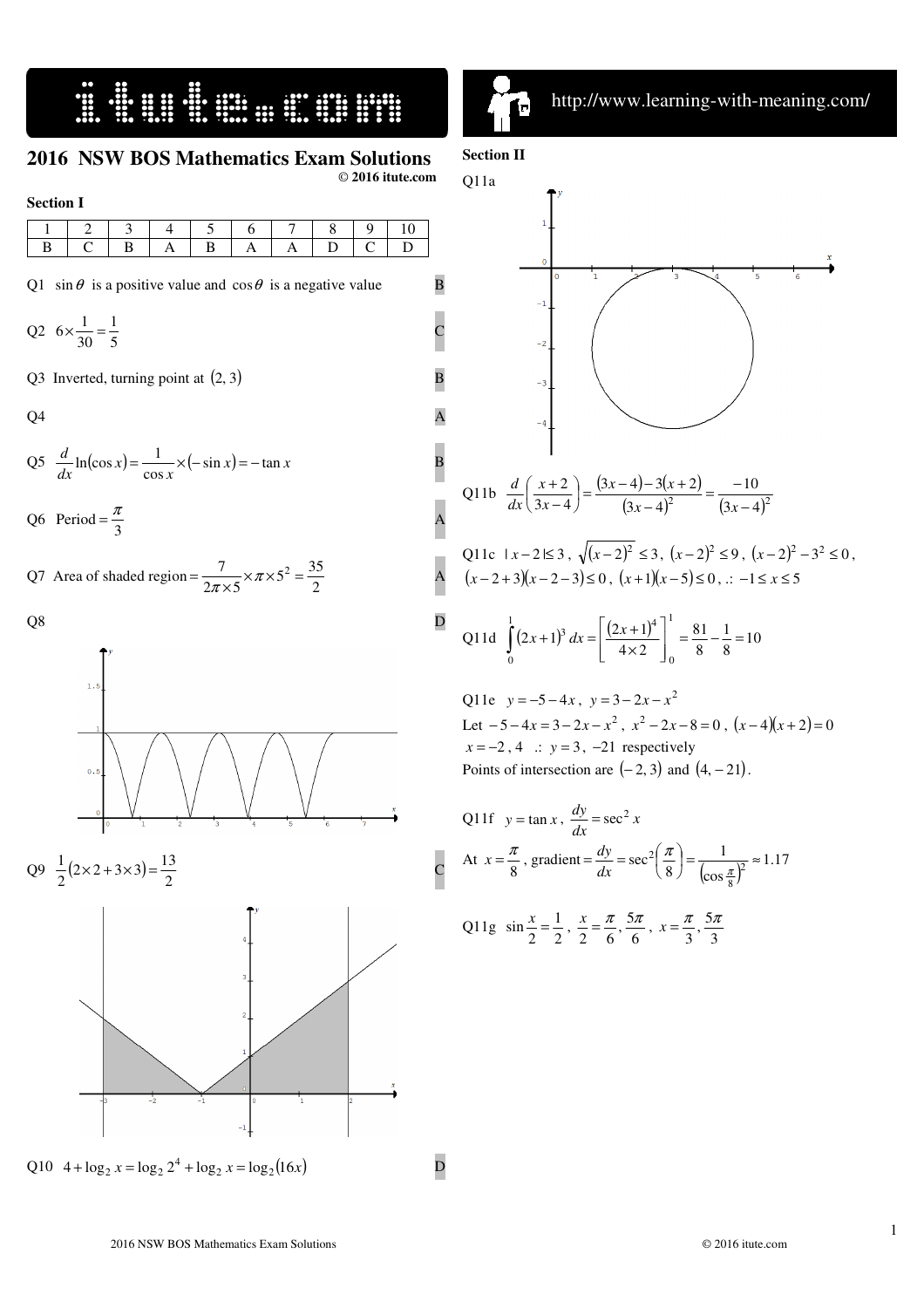### 16. September 18. September 18. September 18. September 18. September 18. September 18. September 18. Septembe

Q12ai  $\frac{y-1}{x-6} = \frac{1}{2-6}$  $4 - 1$ 6 1 −  $\frac{-1}{-6} = \frac{4}{2-}$ − *x*  $\frac{y-1}{z} = \frac{4-1}{2}$ ,  $-4(y-1) = 3(x-6)$ ,  $-4y+4 = 3x-18$ .:  $3x + 4y - 22 =$ 

Q12aii Length of  $AD = \frac{3(3)(1 + 1)(8)}{\sqrt{3^2 + 4^2}} = \frac{12}{5}$ 19  $3^2 + 4$  $|3 \times 1 + 4 \times 0 - 22|$  $\frac{22}{2+12}$  = +  $AD = \frac{13 \times 1 + 4 \times 0 -}{\sqrt{110}}$ 

Q12aiii Length of  $BC = \sqrt{ (1-4)^2 + (6-2)^2} = 5$ Area =  $\frac{1}{2} \times 5 \times \frac{1}{5} = \frac{1}{2}$ 19  $rac{1}{2} \times 5 \times \frac{19}{5}$  $=\frac{1}{2} \times 5 \times \frac{19}{5} = \frac{19}{2}$  unit<sup>2</sup>

Q12bi  $\angle BOA = x^{\circ}$  (isosceles triangle)  $\angle$ *CBO* = 2*x*° (external angle equals the sum of interior angles)

Q12bii  $\angle BCO = 2x^{\circ}$  (isosceles triangle)  $\angle COB = 180^\circ - 4x^\circ$  (sum of angles)

.:  $x^{\circ}$  + 180° − 4 $x^{\circ}$  + 87° = 180° (sum of angles), .:  $x = \frac{0.7}{3} = 29$  $x = \frac{87}{3}$ 

Q12c The cosine rule:  $20^2 + 15^2 - 2 \times 20 \times 15 \cos(90^\circ - \theta^\circ) = 8^2$  $(90^{\circ} - \theta^{\circ}) = \frac{20^{\circ} + 15^{\circ} - 8^{\circ}}{600} = 0.935$  $\cos(90^\circ - \theta^\circ) = \frac{20^2 + 15^2 - 8}{600}$  $\sigma^{\circ} - \theta^{\circ}$  =  $\frac{20^2 + 15^2 - 8^2}{600}$  = 0.935, 90°  $-\theta^{\circ} \approx 21^{\circ}$ ,  $\theta \approx 69$ 

Q12di 
$$
\frac{dy}{dx} = e^{3x} + 3xe^{3x} = e^{3x}(1+3x)
$$

Q12dii

$$
\int_{0}^{2} e^{3x} (3+9x) dx = 3 \times \int_{0}^{2} e^{3x} (1+3x) dx = 3 \times \left[ xe^{3x} \right]_{0}^{2} = 3 \times 2e^{6} = 6e^{6}
$$

Q13ai 
$$
y = 4x^3 - x^4
$$
,  $\frac{dy}{dx} = 12x^2 - 4x^3 = 4x^2(3 - x)$   
To find the stationary points, let  $\frac{dy}{dx} = 0$ ,  $\therefore x = 0$  and  $y = 0$  or  $x = 3$  and  $y = 27$ .

|        | < ()     |            | 0 < x < 3 |            |          |
|--------|----------|------------|-----------|------------|----------|
| dy/dx  | positive |            | positive  |            | negative |
| nature |          | inflection |           | max. t. p. |          |

Stationary point  $(0,0)$  is a point of inflection, and stationary point  $(3, 27)$  is a local maximum.

#### Q13aii  $y = 4x^3 - x^4 = x^3(4-x)$ , *x*-intercepts:  $x = 0$ ,  $x = 4$



 http://www.learning-with-meaning.com/  $\blacksquare$ Q13bi  $x^2 - 4x + 4 = 12y + 12$ ,  $(x-2)^2 = 4(3)(y+1)$ , focal length = 3

Q13bii Vertex  $(2, -1)$ , focus  $(2, 2)$ 

$$
Q13ci \tA=10
$$

֠

Q13cii 
$$
5 = 10e^{-163k}
$$
,  $e^{163k} = 2$ ,  $k = \frac{\ln(2)}{163} \approx 0.00425$ 

Q13d Shaded area 
$$
=\int_{0}^{1} \left(\sqrt{2} \cos \frac{\pi x}{4} - x\right) dx = \left[\frac{4\sqrt{2}}{\pi} \sin \frac{\pi x}{4} - \frac{x^2}{2}\right]_{0}^{1}
$$
  
 $= \frac{4\sqrt{2}}{\pi} \sin \frac{\pi}{4} - \frac{1}{2} = \frac{4}{\pi} - \frac{1}{2}$ 

Q14ai Approximate increase in area  
= 
$$
2 \times \frac{2-0}{6} [(3-2.5) + 4(2.78 - 2.38) + 0] = 1.4 \text{ m}^2
$$

Q14bi  $A_1 = 0.65 \times 100000 + 5000$  $A_2 = 0.65A_1 + 5000 = 0.65(0.65 \times 100000 + 5000) + 5000$ 

Q14bii 
$$
A_2 = 0.65^2 \times 100000 + 5000 + 0.65 \times 5000
$$
  
\n $A_3 = 0.65A_2 + 5000 = 0.65^3 \times 100000 + 5000 + 0.65 \times 5000 + 0.65^2 \times 5000$   
\n $A_n = 0.65^n \times 100000 + S_n = 0.65^n \times 100000 + \frac{5000(1 - 0.65^n)}{0.35}$ 

Q14biii 
$$
A_{14} = 0.65^{14} \times 100000 + \frac{5000(1 - 0.65^{14})}{0.35} \approx 14500
$$

Q14ci Let *w* m be the length of the enclosure.  $wx = 720$ , .:  $w = \frac{720}{x}$  $\therefore$   $\ell = 5x + w = 5x + \frac{720}{x}$ 

Q14cii Let  $\frac{du}{dx} = 0$  $\frac{d\ell}{dx} = 0$ ,  $5 - \frac{720}{x^2} = 0$ *x*  $x^2 = 144$ ,  $x = 12$ When  $x < 12$ ,  $\frac{a}{dx} < 0$  $\frac{d\ell}{dx}$  < 0; when *x* > 12,  $\frac{d\ell}{dx}$  > 0  $\frac{d\ell}{dt} > 0$ , .:  $\ell$  is a minimum when  $x = 12$ . Minimum  $\ell = 5 \times 12 + \frac{720}{12} = 120$ 

Q14d 
$$
1 + x + x^2 + x^3 + x^4 = \frac{1(x^5 - 1)}{x - 1}
$$
  
\n
$$
\therefore \lim_{x \to 1} \frac{x^5 - 1}{x - 1} = \lim_{x \to 1} (1 + x + x^2 + x^3 + x^4) = 5
$$
\nQ14e  $\log 2 + \log 4 + \log 8 + \dots + \log 512$   
\n
$$
= \log 2 + \log 2^2 + \log 2^3 + \dots + \log 2^9
$$

 $=$  log 2 + 2 log 2 + 3 log 2 +  $\cdots$  + 9 log 2 = 45 log 2

2016 NSW BOS Mathematics Exam Solutions © 2016 itute.com